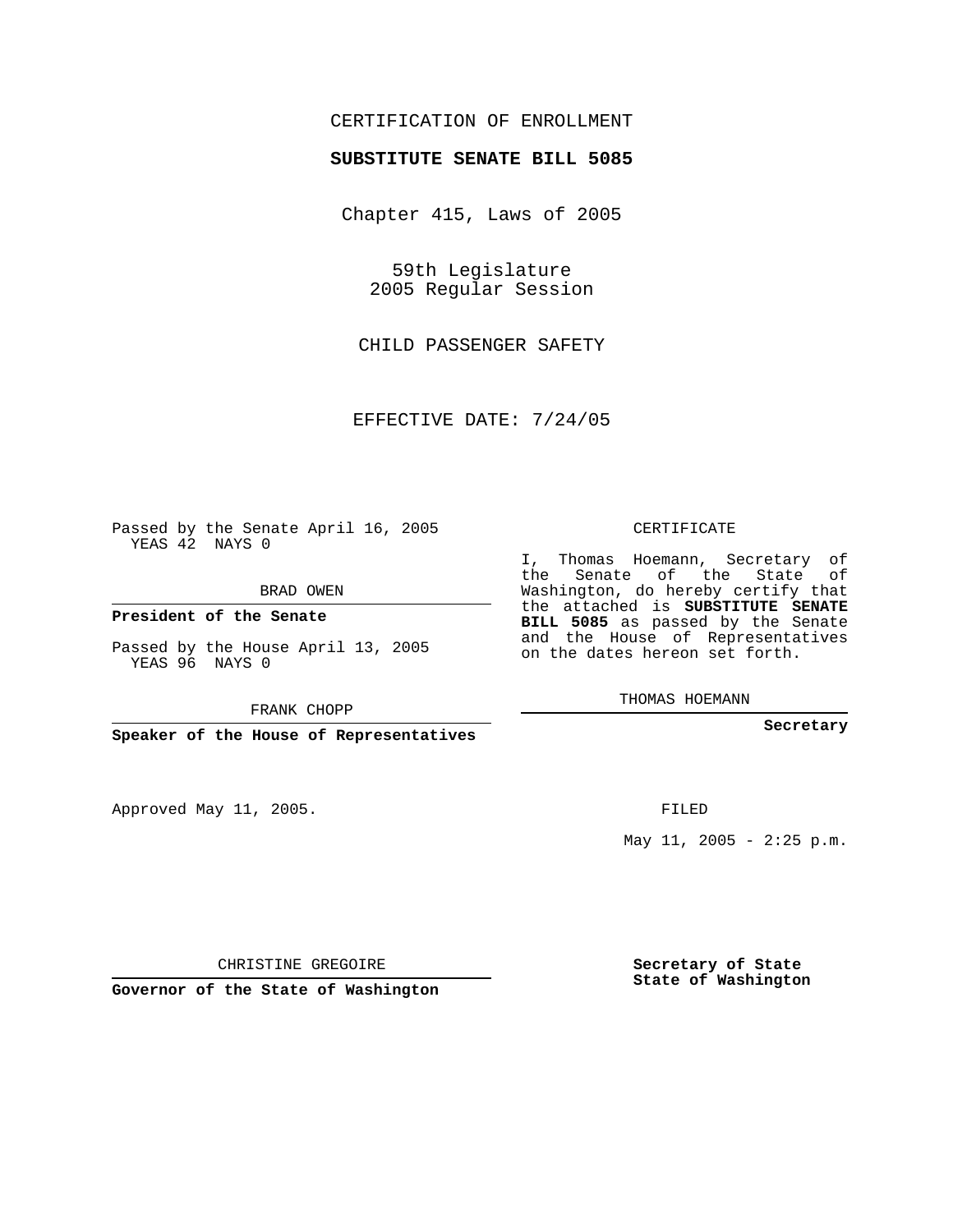## **SUBSTITUTE SENATE BILL 5085** \_\_\_\_\_\_\_\_\_\_\_\_\_\_\_\_\_\_\_\_\_\_\_\_\_\_\_\_\_\_\_\_\_\_\_\_\_\_\_\_\_\_\_\_\_

\_\_\_\_\_\_\_\_\_\_\_\_\_\_\_\_\_\_\_\_\_\_\_\_\_\_\_\_\_\_\_\_\_\_\_\_\_\_\_\_\_\_\_\_\_

AS AMENDED BY THE HOUSE

Passed Legislature - 2005 Regular Session

**State of Washington 59th Legislature 2005 Regular Session**

**By** Senate Committee on Transportation (originally sponsored by Senators Weinstein, Haugen, Jacobsen and Kline)

READ FIRST TIME 01/28/05.

1 AN ACT Relating to child passenger restraint systems; and amending RCW 46.61.687.

BE IT ENACTED BY THE LEGISLATURE OF THE STATE OF WASHINGTON:

 **Sec. 1.** RCW 46.61.687 and 2003 c 353 s 5 are each amended to read as follows:

 (1) Whenever a child who is less than sixteen years of age is being transported in a motor vehicle that is in operation and that is required by RCW 46.37.510 to be equipped with a safety belt system in a passenger seating position, or is being transported in a neighborhood electric vehicle that is in operation, the driver of the vehicle shall keep the child properly restrained as follows:

 (a) If the child is less than six years old and/or sixty pounds and the passenger seating position equipped with a safety belt system allows sufficient space for installation, then the child will be restrained in a child restraint system that complies with standards of the United States department of transportation and that is secured in the vehicle in accordance with instructions of the manufacturer of the child restraint system;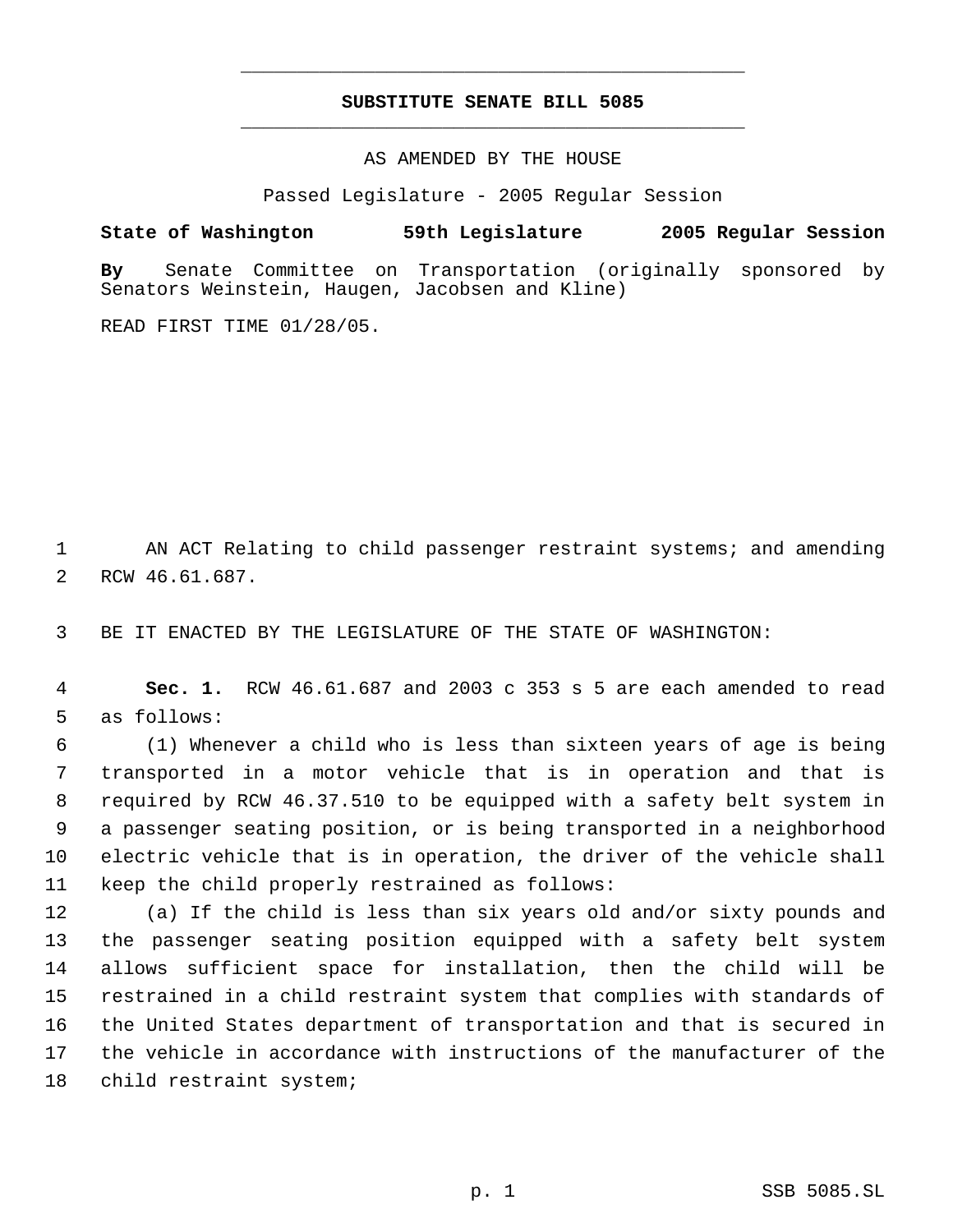(b) If the child is less than one year of age or weighs less than twenty pounds, the child shall be properly restrained in a rear-facing infant seat;

 (c) If the child is more than one but less than four years of age or weighs less than forty pounds but at least twenty pounds, the child shall be properly restrained in a forward facing child safety seat restraint system;

 (d) If the child is less than six but at least four years of age or weighs less than sixty pounds but at least forty pounds, the child shall be properly restrained in a child booster seat;

 (e) If the child is six years of age or older or weighs more than sixty pounds, the child shall be properly restrained with the motor vehicle's safety belt properly adjusted and fastened around the child's body or an appropriately fitting booster seat; and

 (f) Enforcement of (a) through (e) of this subsection is subject to a visual inspection by law enforcement to determine if the child restraint system in use is appropriate for the child's individual height, weight, and age. The visual inspection for usage of a forward facing child safety seat must ensure that the seat in use is equipped with a four-point shoulder harness system. The visual inspection for usage of a booster seat must ensure that the seat belt properly fits across the child's lap and the shoulder strap crosses the center of the child's chest. The visual inspection for the usage of a seat belt by a child must ensure that the lap belt properly fits across the child's lap and the shoulder strap crosses the center of the child's chest. In determining violations, consideration to the above criteria must be given in conjunction with the provisions of (a) through (e) of this subsection. The driver of a vehicle transporting a child who is under the age of six years old or weighs less than sixty pounds, when the vehicle is equipped with a passenger side air bag supplemental restraint system, and the air bag system is activated, shall transport the child in the back seat positions in the vehicle where it is practical to do so.

 (2) A person violating subsection (1)(a) through (e) of this section may be issued a notice of traffic infraction under chapter 46.63 RCW. If the person to whom the notice was issued presents proof of acquisition of an approved child passenger restraint system or a child booster seat, as appropriate, within seven days to the